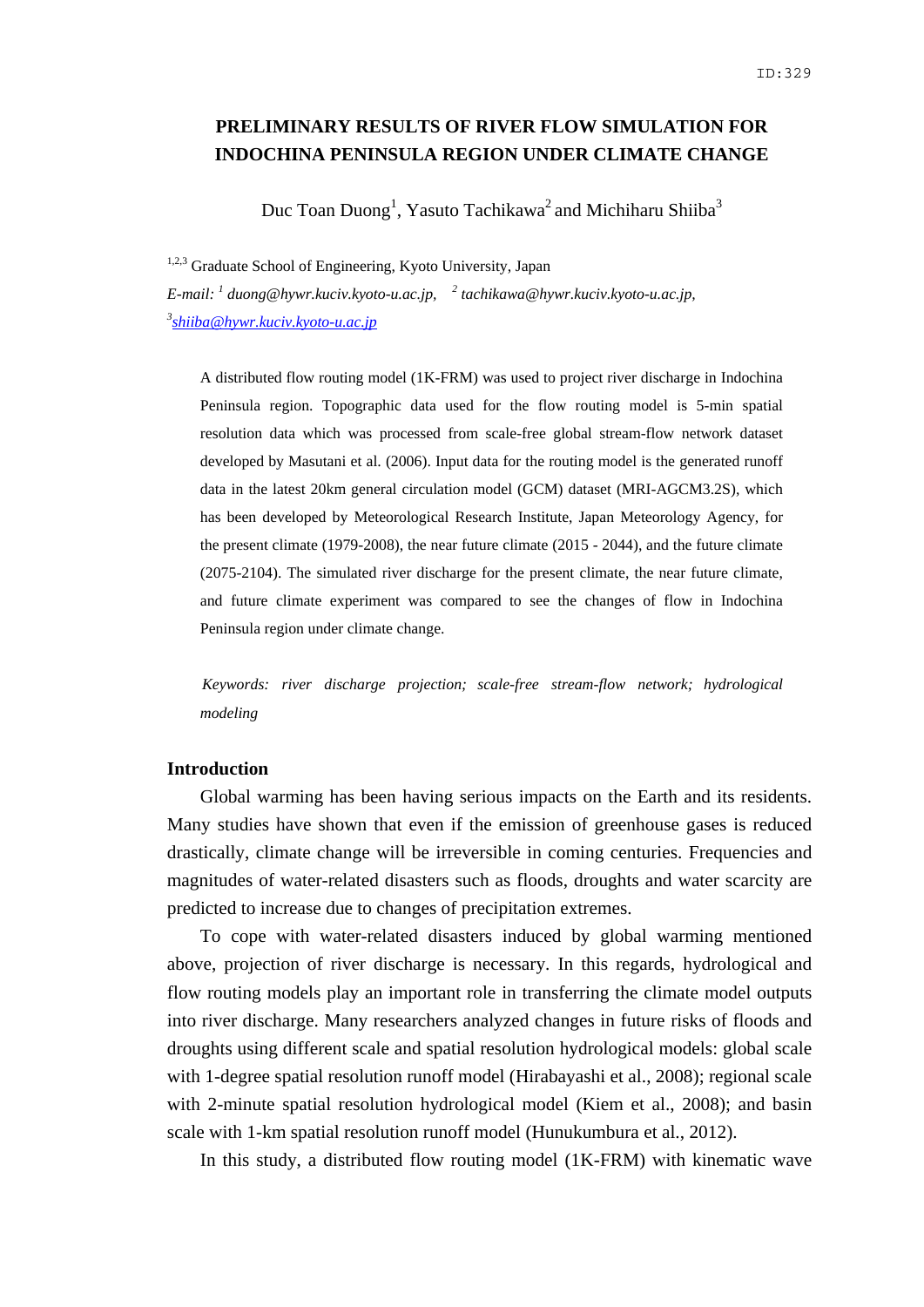flow approximation was applied for river discharge projection in Indochina Peninsula region under climate change. The original version of 1K-FRM was based on 1km spatial resolution topographic data extracted from USGS HydroSHEDS. With that high resolution, the requirement for computational resources is also high, and it takes a long computational time. For a balance of spatial resolution, computational resources, and application of hydrological models, 1K-FRM has been developed to use with scale-free stream-flow network dataset which was provided by Masutani et al. (2006).

 In the second part, the processing of scale-free topographic data for 1K-FRM is introduced. The description of distributed flow routing model and future climate projection data generated by MRI-AGCM3.2S is shown in part 3 and part 4. In part 5, the changes of simulated river discharge for the near future climate to the present climate and the future climate to the present climate are discussed. And then, some conclusions will be given in the last part of this paper.

#### **Topographic data processing**

 For hydrological models which are grid based, topographic parameters (elevation, river length, flow direction, etc.) and simulation processes are determined at every grid cell. So, the data volume and computational resources are proportional to the number of grid cells which themselves increase quadratically for each doubling of the horizontal spatial resolution. As a result, finer spatial resolution grids require higher computational resources and longer computational time.

 Therefore, to ensure the balance of spatial resolution, computational resources, and application of hydrological models, several algorithms for generating stream-flow networks for macro-scale hydrological models have been presented. Masutani et al. (2006) developed a scale-free global stream-flow network creation method as the basis of basin-wide hydrologic analyses for any integrated river basins. The most important advantage of this method is to conserve fundamental hydraulic information based on the finest-resolution stream-flow channel network, on any spatial scale. They provided a dataset of stream-flow networks with 11 different scales from high resolution (3s  $\approx$ 90 meters, 6s, 9s, 12s, 15s), medium resolution (30s, 1 min, 2 min, 3 min), to low resolution (5 min, 10 min  $\approx$  20 km). And it enables hydrological models independent of spatial resolution.

 However, the dataset consists of topographic data of individual river basins. To run a hydrological model with study area covering many river basins, it is needed to join those individual topographic data into a large topographic map that suits the study area. Hence, required physiographic information for hydrological models such as catchment area, river length, elevation, slope, and flow direction will be processed and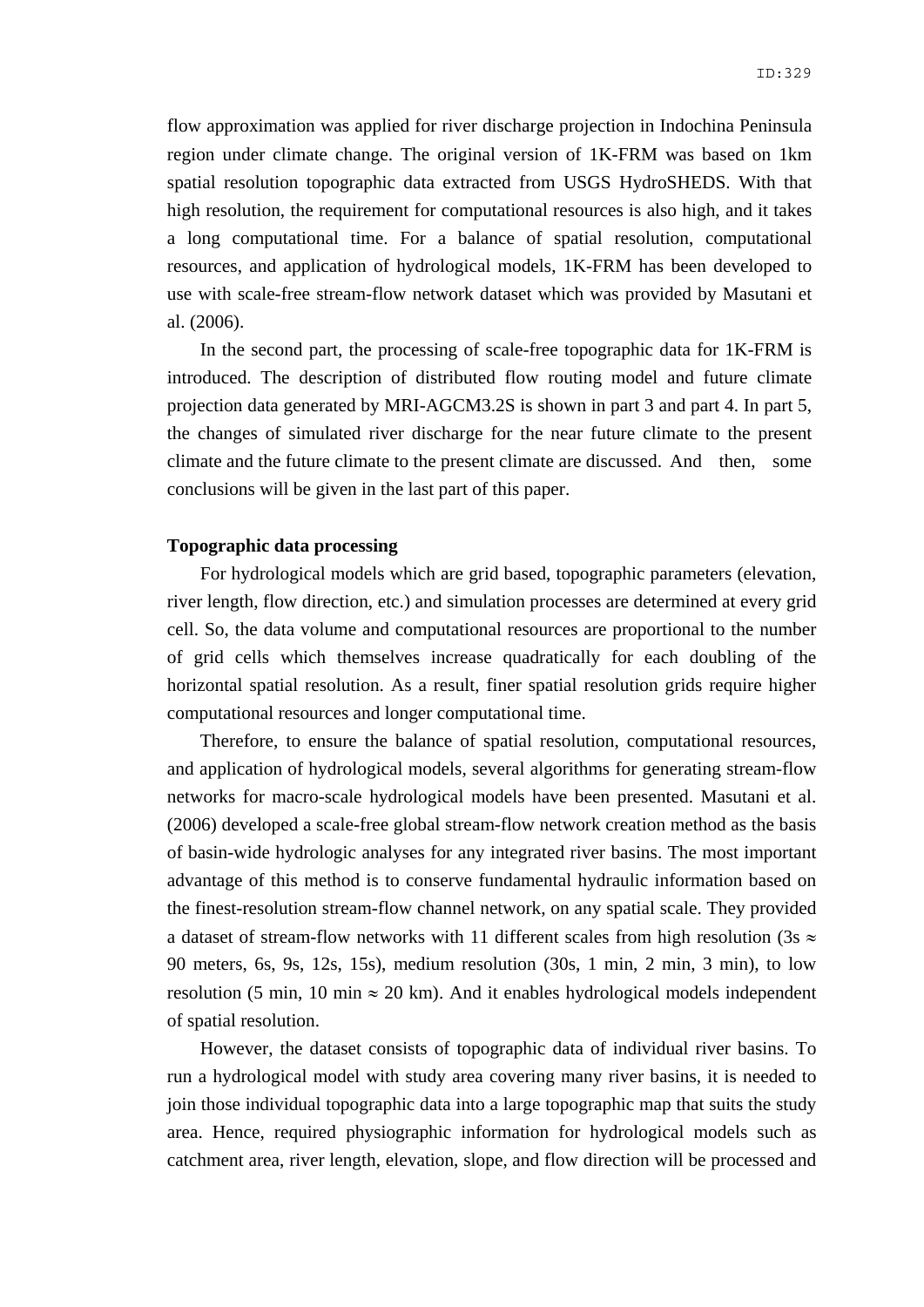joined into a large topographic map.

 One of the most important things that need to be considered to join individual river basins data into a large topographic map is how to process the data of overlapped grid cells at the boundary of those river basins. The proposed solution to process topographic data of overlapped gridded cells at the boundary of joined river basin is to keep the topographic information of grid cells that have larger area. Overlapped grid cells with smaller area will be removed but cell area will be added into the neighbour cells following its flow direction. This will keep catchments area unchanged when they are joined into a large topographic map. Flow direction of grid cells that flow into removed cells will be changed to neighbour cells in the same basin. Figure 1 shows an example of joining flow direction data.



**Figure 1: An example of flow direction data before (a) and after joining (b) (Arrows: flow direction; gray cells: overlapped cells; bold lines: basin divides)** 

### **Flow routing model**

#### **Watershed model**

 The topography of the catchment is modelled using the 8-direction method which assumes the flow direction one-dimensionally to the steepest gradient direction. Each slope element determined by the flow direction is represented by a rectangle formed by the two adjacent nodes of grid cells. The watershed model is developed using Digital Elevation Models (DEM). Catchment topography is represented by a set of slope units. For each slope unit, its area, length and gradient used for a flow model are easily calculated. Schematic drawing of a watershed model using the eight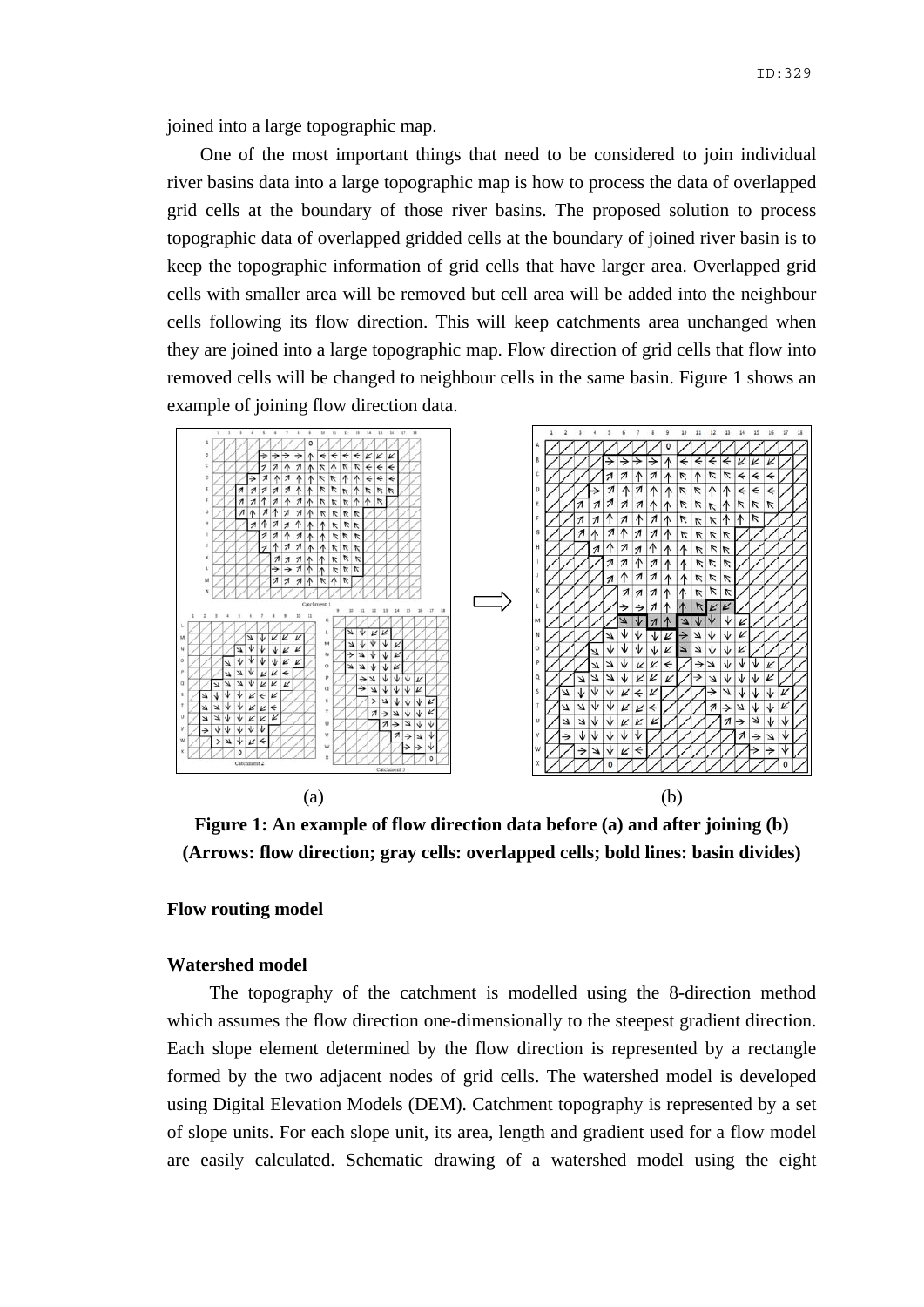direction method and an example of flow direction information derived from a grid-based DEM are shown in Figure 2.



**Figure 2: Schematic drawing of a watershed model using the 8-direction method (a) and an example of flow direction information derived from DEM (b)** 

 Topographic data used in this study is the 5-min spatial resolution DEM processed from scale-free stream-flow network dataset which was provided by Masutani et al. (2006).

## **Flow model**

A kinematic wave model is applied to all slope units and runoff is routed according to the flow direction information. The basic form of the kinematic wave flow equation is:

$$
\frac{\partial A}{\partial t} + \frac{\partial Q}{\partial x} = q_L(x, t)
$$
 (1)

$$
Q = \alpha A^{m}, \ \alpha = \frac{\sqrt{i_0}}{n} \left(\frac{1}{B}\right)^{m-1}, \ m = \frac{5}{3}
$$
 (2)

where,  $A(x, t)$  is the flow cross-sectional area,  $Q(x, t)$  is the flow discharge,  $q_L(x, t)$  is the lateral inflow per unit length,  $i_0$  is the slope, n is the Manning roughness coefficient, and B is the width of the flow. Equation (1) is the continuity equation and is derived from the principle of mass conservation within a control volume. Equation (2) is derived from Manning's or Chezy's laws which are flow resistance laws of open channel uniform flow.

## **GCM data used for river flow projection**

River discharge projection used data provided by the latest GCM (MRI-AGCM3.2S) with resolution of about 20km which has been developed by Meteorological Research Institute, Japan Meteorology Agency. River discharge was calculated using flow routing model 1K-FRM with input data is GCM daily runoff generation data which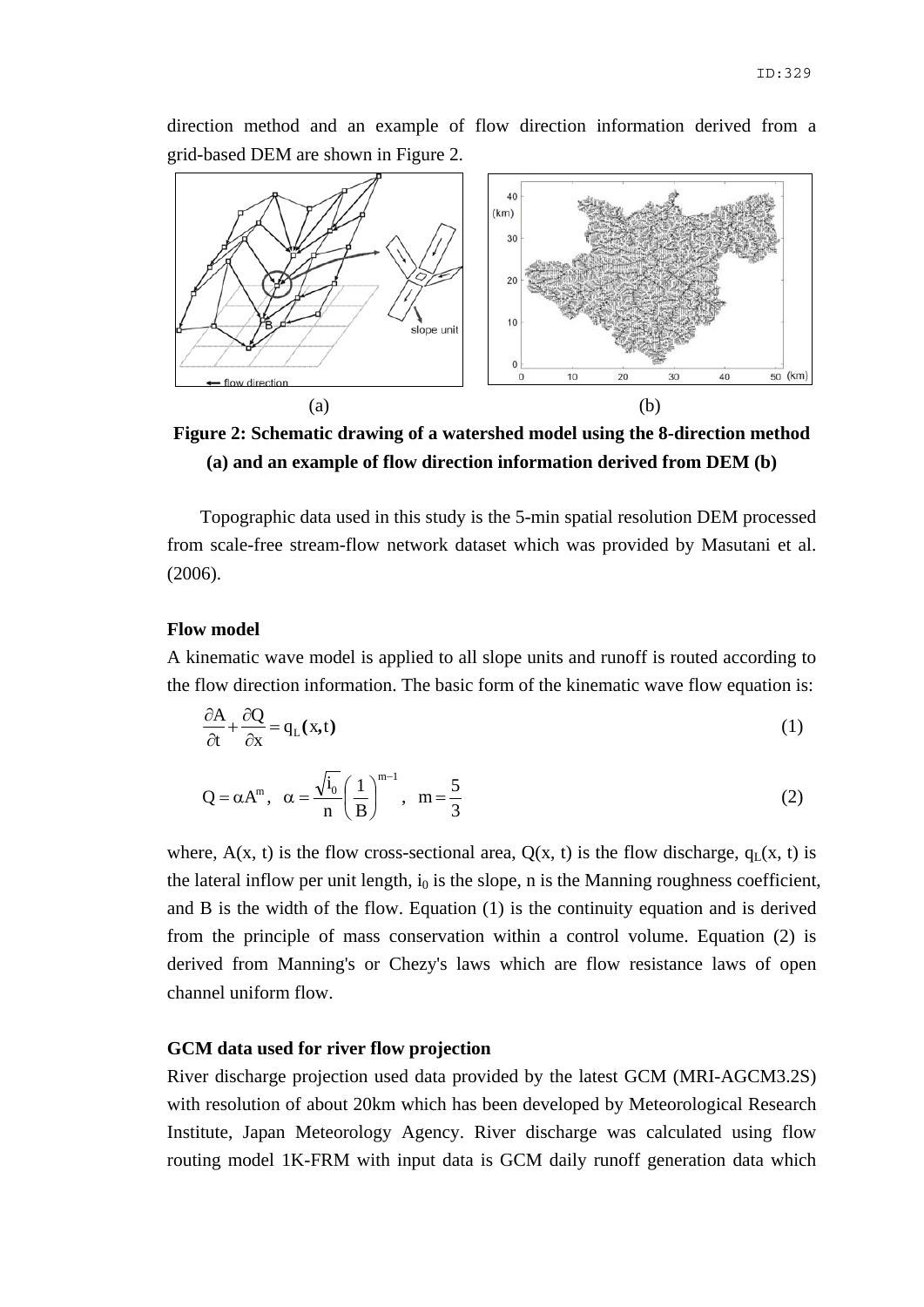was projected by MRI-AGCM3.2S.

#### **Results and Discussion**

 Simulations for Indochina Peninsula region was carried out to investigate the changes of river discharge under climate change with 30 years simulated time for each climate experiment: the present climate experiment (1979-2008), the near future climate experiment (2015-2044), and the future climate experiment (2075-2104). The study area cover five big river catchments including Mekong River basin; Irrawaddy River basin and Salween River basin in Myanmar; Chao Phraya River basin in Thailand; and Red River basin in Vietnam (see Figure 3).



**Figure 3: Map of the study area, Indochina Peninsula region**

The annual average discharge, mean of annual maximum discharge and mean of annual minimum discharge for each climate experiment were calculated. Then, the ratio of discharge values mentioned above for the near future climate to the present climate and the future climate to the present climate were calculated for comparison to see the changes of river discharge between the present climate, near future climate and future climate.

# **Comparison of annual average discharge in 30 years between the near future climate and the present climate, the future climate and the present climate**

 Ratio of annual mean discharge for the near future climate to the present climate, and the future climate to the present climate is shown in Figure 4.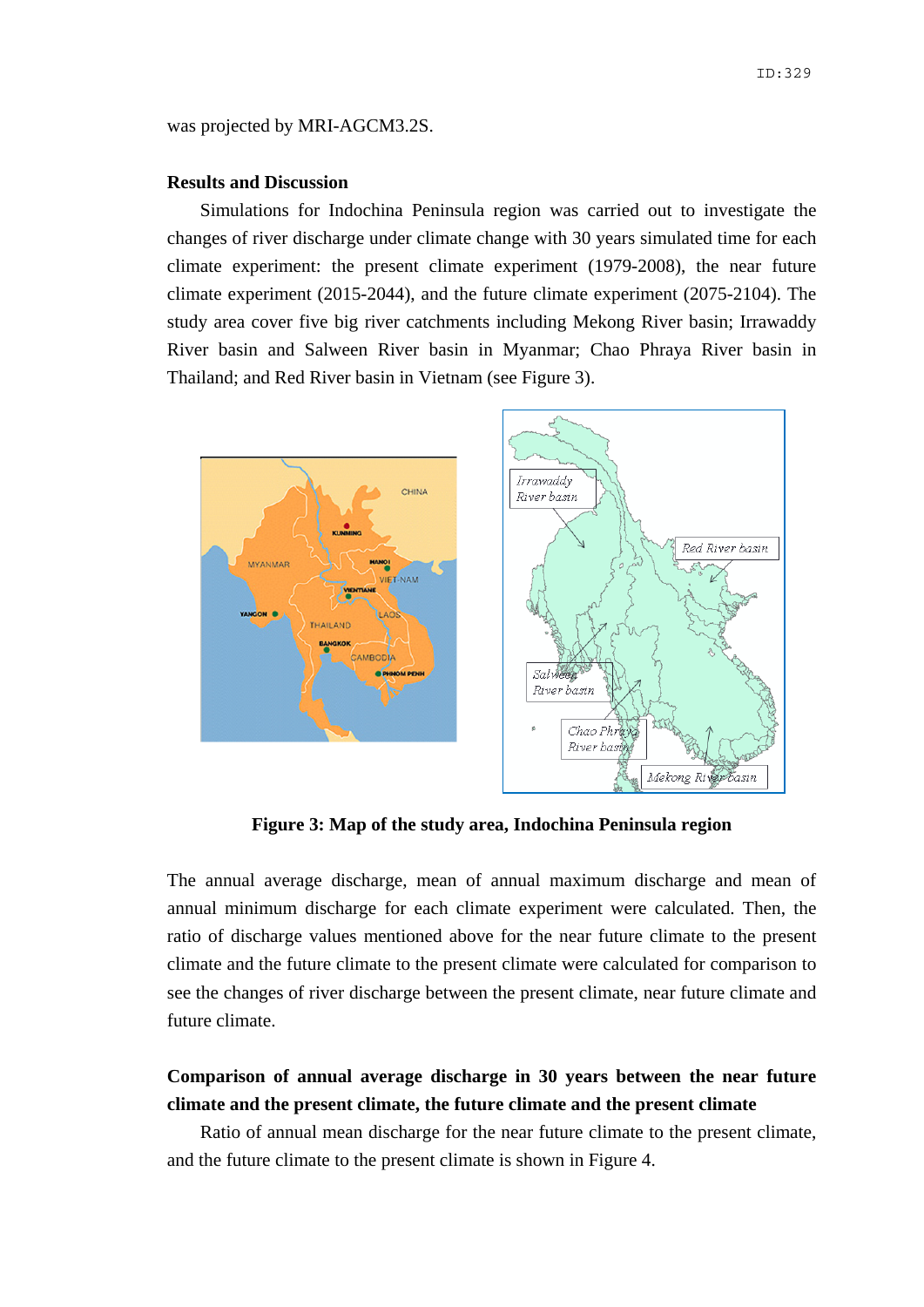The changes of annual average discharge between near future climate and the present climate showed a slightly increasing of average flow with the ratio smaller than 1.5 at the most upper part of Mekong River basin, Salween River basin and Irrawaddy River basin; from central to lower part of Irrawaddy River basin; western part of Vietnam. Only eastern part of Chao Phraya River basin shows a trend of decreasing in river flow with the ratio is between 0.5 and 0.9.



**Figure 4: Ratio of annual mean discharge for the near future climate to the present climate (a), and the future climate to the present climate (b)** 

 A same trend with higher intensity can be seen in the figure that shows the comparison of the future climate and the present climate. We can see that the changes in area and ratio range become larger, especially at the lower part of Irrawaddy and eastern part of Chao Phraya.

# **Comparison of mean of annual maximum discharge in 30 years between the near future climate and the present climate, the future climate and the present climate**

 In Figure 5, the ratio of mean of annual maximum discharge for the near future climate to the present climate was compared with those for the future climate to the present climate. For the near future climate, the mean of annual maximum discharge has significant changes at upper part of Red River basin and lower part of Salween River basin. It becomes more visible in the future climate experiment. Irrawaddy River basin showed a noticeable increasing of mean of annual maximum discharge in the future climate experiment. The ratio at some areas are larger than 2.5. It means the risk of flooding at those areas will increase.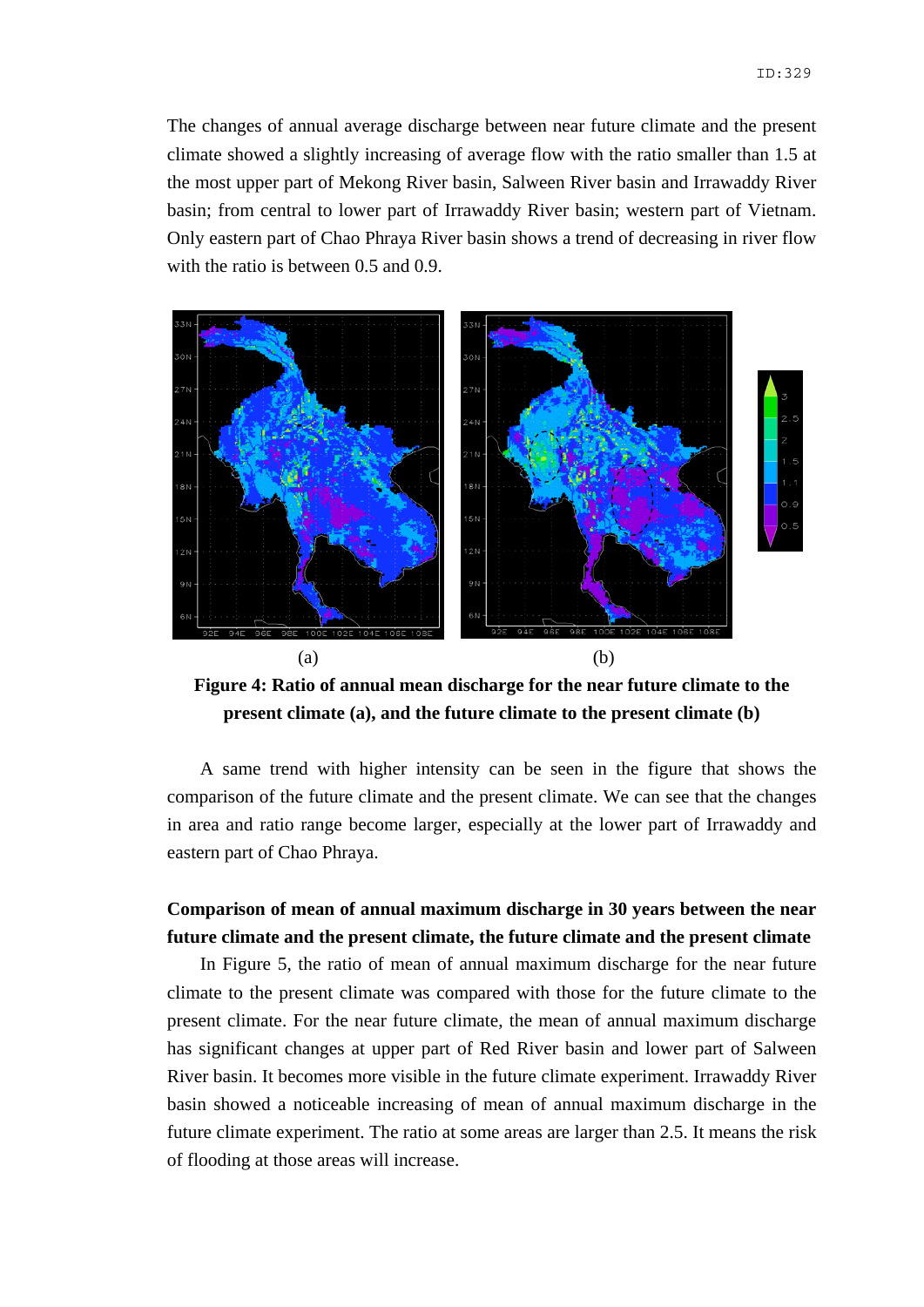

**Figure 5: Ratio of mean of annual maximum discharge for the near future climate to the present climate (a), and the future climate to the present climate (b)** 

# **Comparison of mean of annual minimum discharge in 30 years between the near future climate and the present climate, the future climate and the present climate**

 Figure 6 shows the ratio of mean of annual minimum discharge for the near future climate to the present climate, and the future climate to the present climate.



**Figure 6: Ratio of mean of annual minimum discharge for the near future climate to the present climate (a), and the future climate to the present climate (b)** 

 From Figure 6, it can be seen that there is a decreasing trend in the southeast part of Indochina Peninsula, especially the southern part of Vietnam. And this trend became more clearly in the future climate experiment. Then, drought risk can be